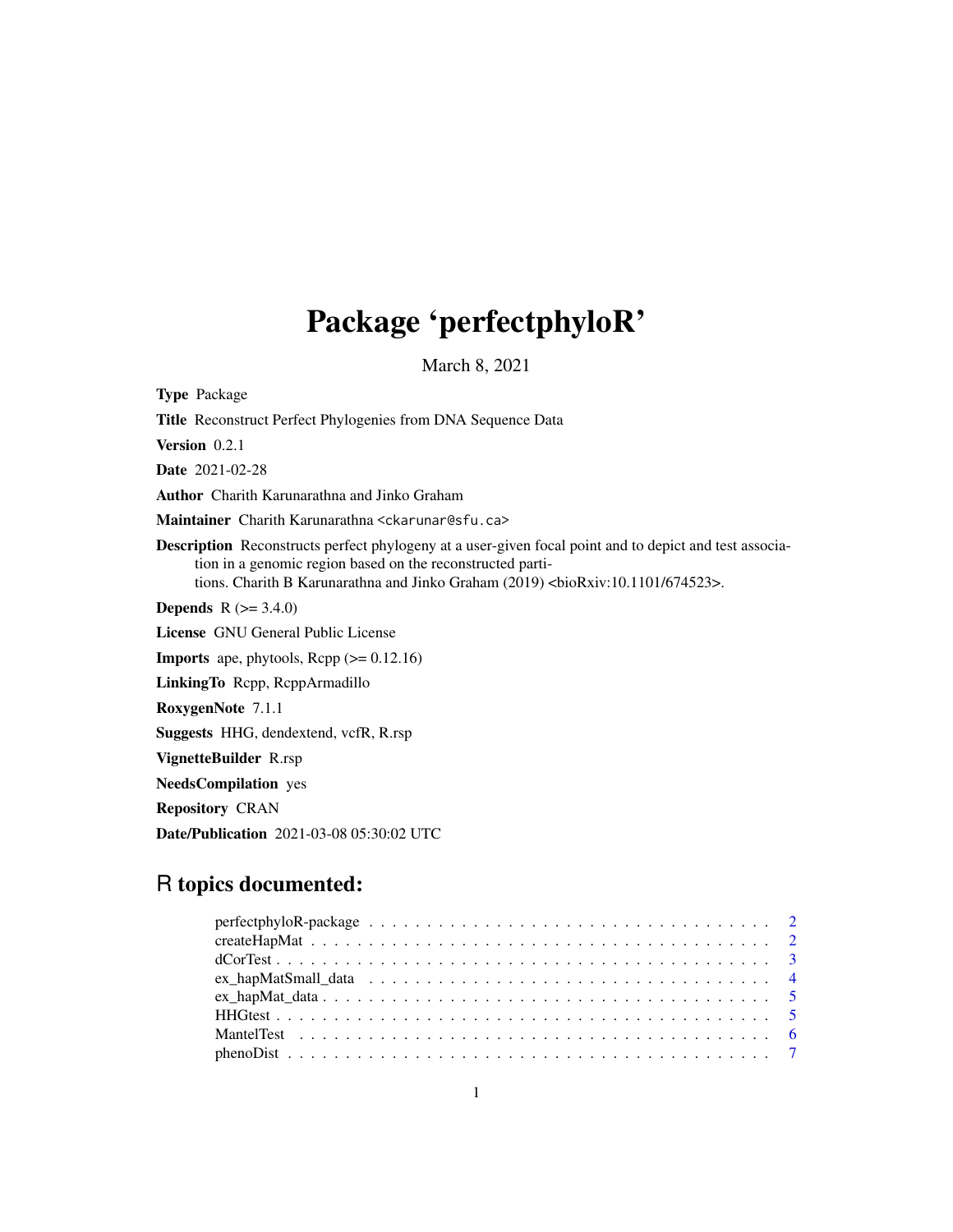# <span id="page-1-0"></span>2 createHapMat

| Index |  |
|-------|--|

perfectphyloR-package *Reconstruct perfect phylogenies from DNA sequence data*

#### Description

Functions to reconstruct perfect phylogeny underlying a sample of DNA sequences, at a focal single-nucleotide variant (SNV) and to depict and test association in a genomic region based on the reconstructed partitions.

# Author(s)

Charith Karunarathna and Jinko Graham

<span id="page-1-1"></span>

# Description

This function creates a hapMat data object, a required input for [reconstructPP](#page-9-1).

# Usage

createHapMat(hapmat, snvNames, hapNames, posns)

# Arguments

| hapmat   | A matrix of 0's and 1's, with rows representing haplotypes and columns repre-<br>senting single-nucleotide variants (SNVs). |
|----------|-----------------------------------------------------------------------------------------------------------------------------|
| snyNames | A vector of names of SNVs for the columns of hapmat.                                                                        |
| hapNames | A vector of names of haplotypes for the rows of hapmat.                                                                     |
| posns    | A numeric vector specifying the genomic positions (e.g. in base pairs) of SNVs<br>in the columns of hapmat.                 |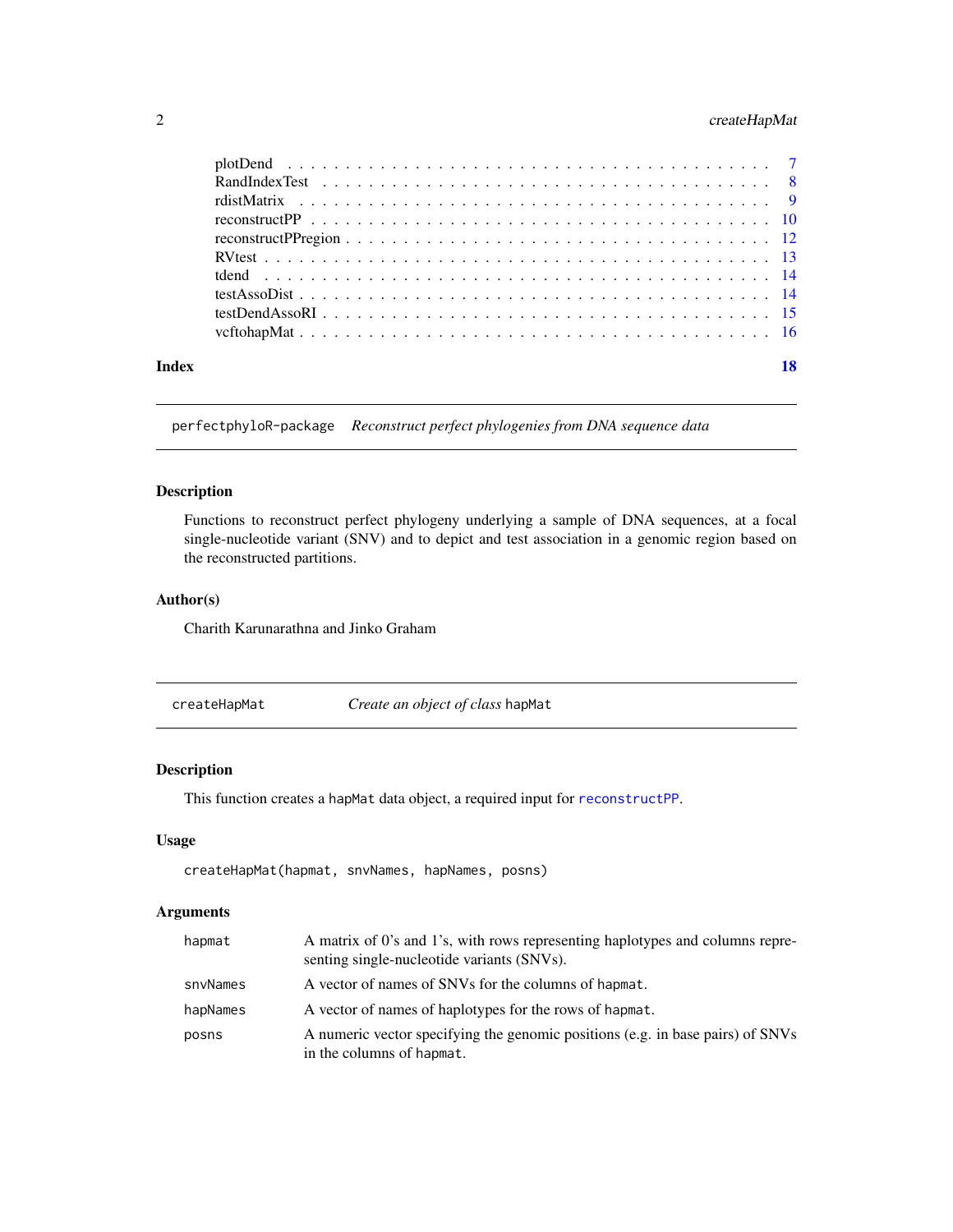#### <span id="page-2-0"></span>dCorTest 3

# Value

An object of class hapMat.

#### Examples

```
hapmat = matrix(c(1,1,1,0,0,0,0,0,
                  1,1,1,1,
                  1,0,0,0,
                  1,1,0,0,
                  1,0,0,1,
                  1, 0, 0, 1), byrow = TRUE, ncol = 4)
snvnames = c(paste("SNV", 1:4, sep = ""))
allhaps = c("h1", "h2", "h3", "h4", "h5", "h6", "h7")
# Physical positions
posns = c(1000, 2000, 3000, 4000)
# Create hapMat data object
ex_hapMat <- createHapMat(hapmat = hapmat,
                               snvNames = snvnames,
                               hapNames = allhaps,
                                posns = posns)
```
<span id="page-2-1"></span>dCorTest *dCor test for similarity of two matrices*

#### Description

This function performs dCor test for association between two distance matrices and computes permutation P value. Permutation P value is computed by randomly permuting rows and columns of the second distance matrix.

#### Usage

dCorTest(Dx, Dy, nperm)

# Arguments

| Dx    | A numeric matrix of pairwise distances.                    |
|-------|------------------------------------------------------------|
| Dv    | A second numeric matrix of pairwise distances.             |
| nperm | The number of times to permute the rows and columns of Dy. |

# Value

A list contains RV coefficient and permutation P value.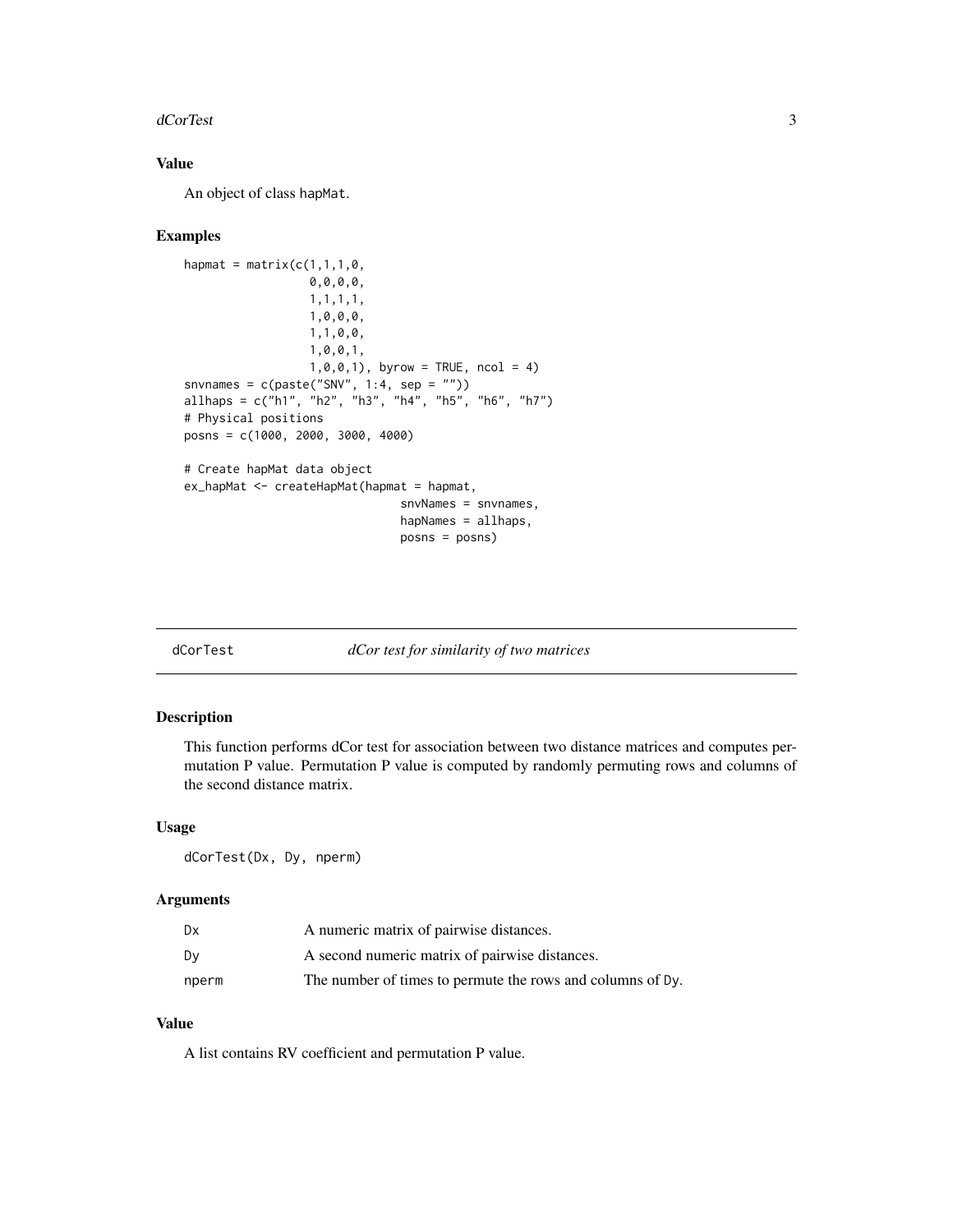# <span id="page-3-0"></span>References

G. J. Szekely, M. L. Rizzo, and N. K. Bakirov. (2007). Measuring and testing dependence by correlation of distances. The Annals of Statistics, 35(6):2769 - 2794.

# Examples

```
x \leftarrow runif(8)y \leftarrow runif(8)# Distance matrices
distX = as_matrix(dist(x, upper = TRUE, diag = TRUE))distY = as_matrix(dist(y, upper = TRUE, diag = TRUE))dCorTest(Dx = distX, Dy = distY, nperm = 1000)
```
ex\_hapMatSmall\_data *Example small dataset*

#### Description

A subset of ex\_hapMat\_data, containing 10 sequences (haplotypes) with 20 SNVs.

#### Usage

```
data(ex_hapMatSmall_data)
```
# Format

A list of ten haplotypes with the physical positions of each SNV.

hapmat A matrix of 0's and 1's, with rows representing haplotypes and columns representing SNVs.

snvNames A vector of names of SNVs for the columns of hapmat.

hapNames A vector of names of haplotypes for the rows of hapmat.

posns a numeric vector specifying the genomic positions (e.g. in base pairs) of SNVs in the columns of hapmat.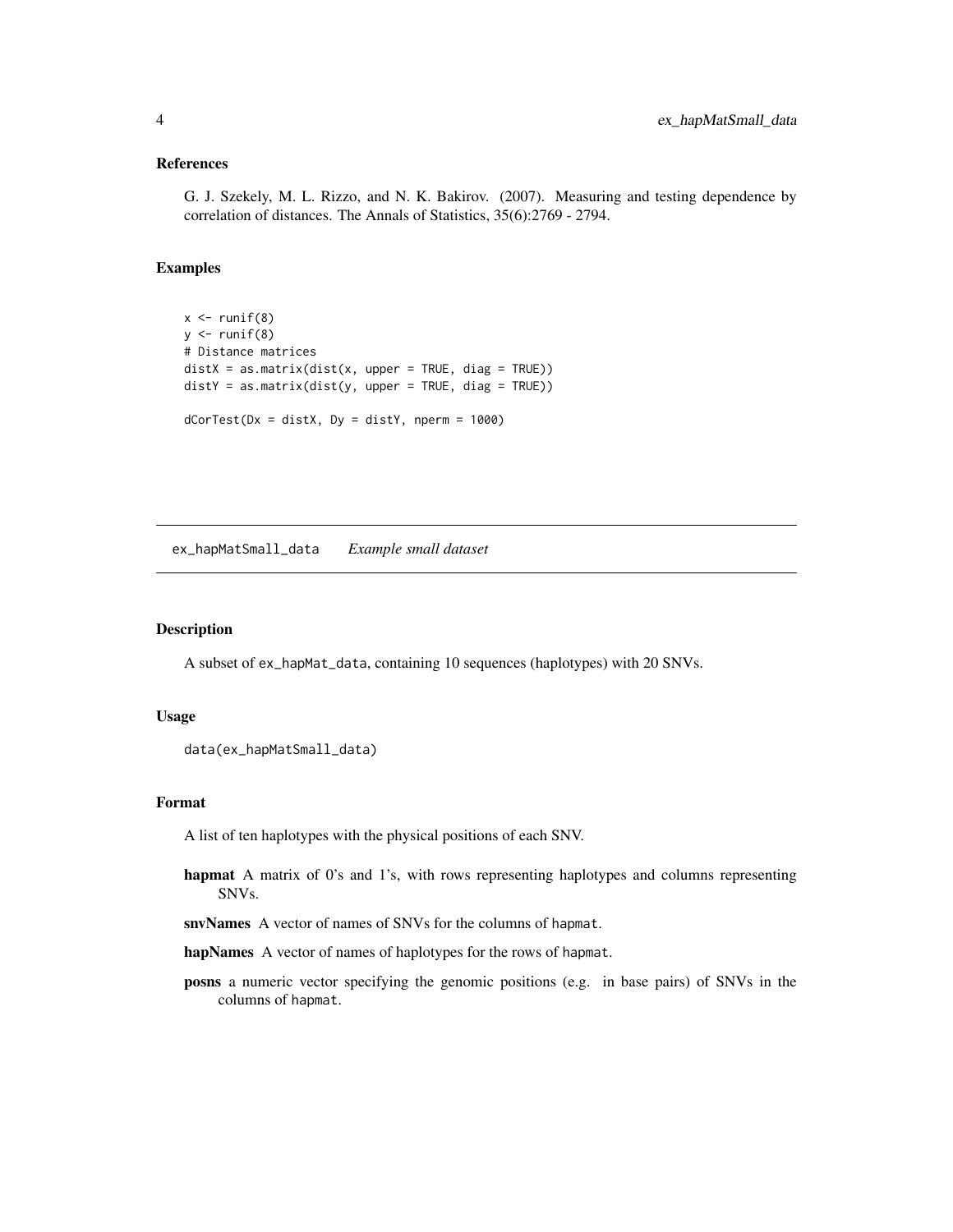<span id="page-4-0"></span>ex\_hapMat\_data *Example dataset*

#### Description

A hapMat data object containing 200 sequences (haplotypes) with 2747 SNVs.

#### Usage

data(ex\_hapMat\_data)

# Format

A list of 200 haplotypes with the physical positions of each SNV.

hapmat A matrix of 0's and 1's, with rows representing haplotypes and columns representing SNVs.

snvNames A vector of names of SNVs for the columns of hapmat.

hapNames A vector of names of haplotypes for the rows of hapmat.

posns A numeric vector specifying the genomic positions (e.g. in base pairs) of SNVs in the columns of hapmat.

<span id="page-4-1"></span>

| HHGtest |  |
|---------|--|
|---------|--|

HHG test for association of two distance matrices

# Description

This function performs HHG test to find the association between two distance matrices. It permutes rows and columns of the second matrix randomly to calculate P value.

#### Usage

HHGtest(Dx, Dy, nperm)

# Arguments

| Dx    | A numeric matrix of pairwise distances.                    |
|-------|------------------------------------------------------------|
| Dv    | A second numeric matrix of pairwise distances.             |
| nperm | The number of times to permute the rows and columns of Dy. |

# Value

A list contains HHG coefficient and permutation P value.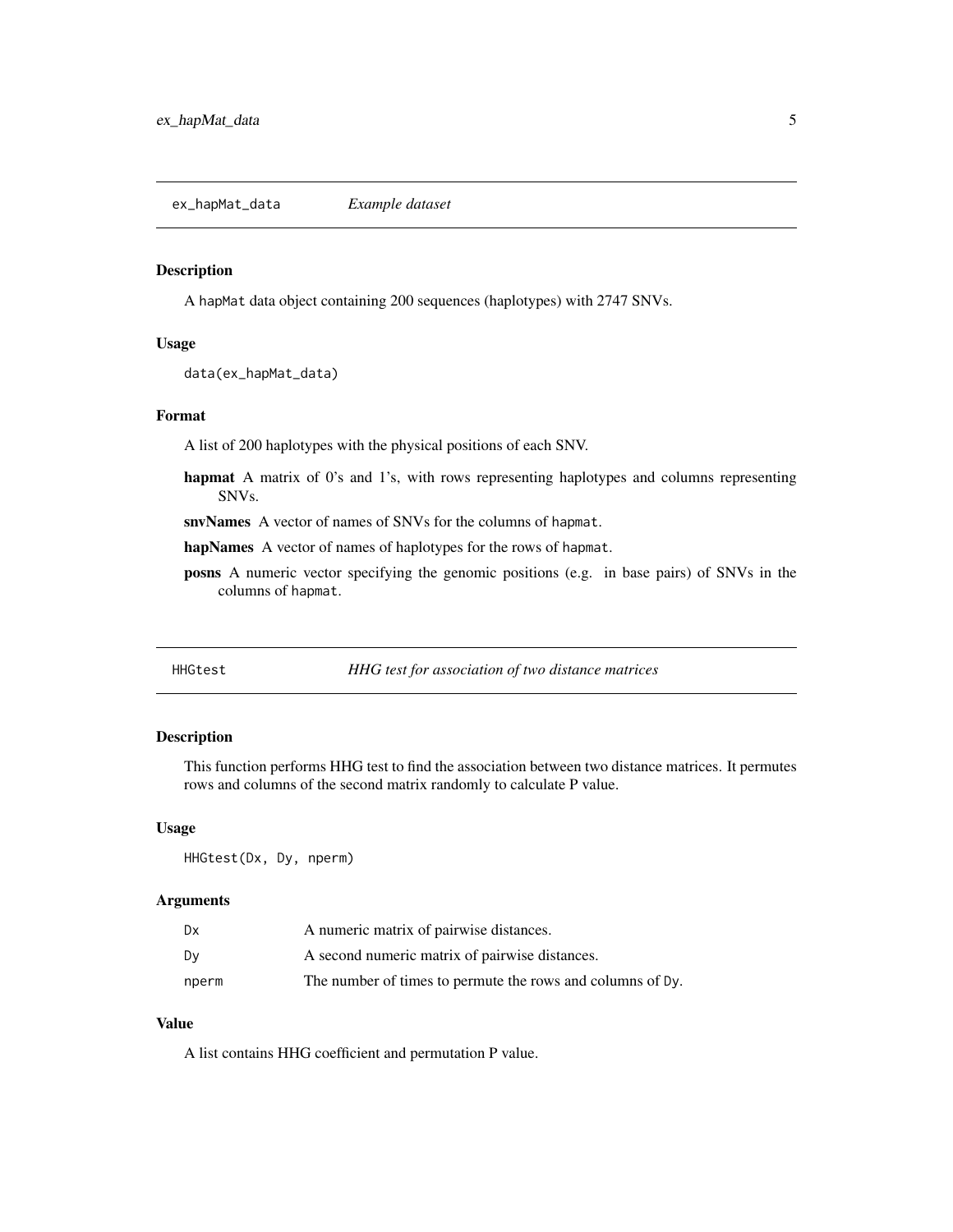#### <span id="page-5-0"></span>References

Barak, B., and Shachar, K., based in part on an earlier implementation by Ruth Heller and Yair Heller. (2017). HHG: Heller-Heller-Gorfine Tests of Independence and Equality of Distributions. R package version 2.2. https://CRAN.R-project.org/package=HHG

#### Examples

```
x \leftarrow runif(8)y \leftarrow runif(8)# Distance matrices
distX = as_matrix(dist(x, upper = TRUE, diag = TRUE))distY = as.matrix(dist(y, upper = TRUE, diag = TRUE))
H H G test(Dx = distX, Dy = distY, nperm = 1000)
```
<span id="page-5-1"></span>MantelTest *Mantel test for association of two distance matirces*

#### Description

This function performs Mantel test for correlation between two distance matrices. It computes P value by randomly permuting rows and columns of the second matrix.

#### Usage

MantelTest(Dx, Dy, nperm)

#### Arguments

| Dx    | A numeric matrix of pairwise distances.                    |
|-------|------------------------------------------------------------|
| Dy    | A second numeric matrix of pairwise distances.             |
| nperm | The number of times to permute the rows and columns of Dy. |

#### Value

A list contains Mantel statistic and permutation P value.

#### References

Mantel, N. (1967) The detection of disease clustering and a generalized regression approach. Cancer Research, 27, 209 - 220.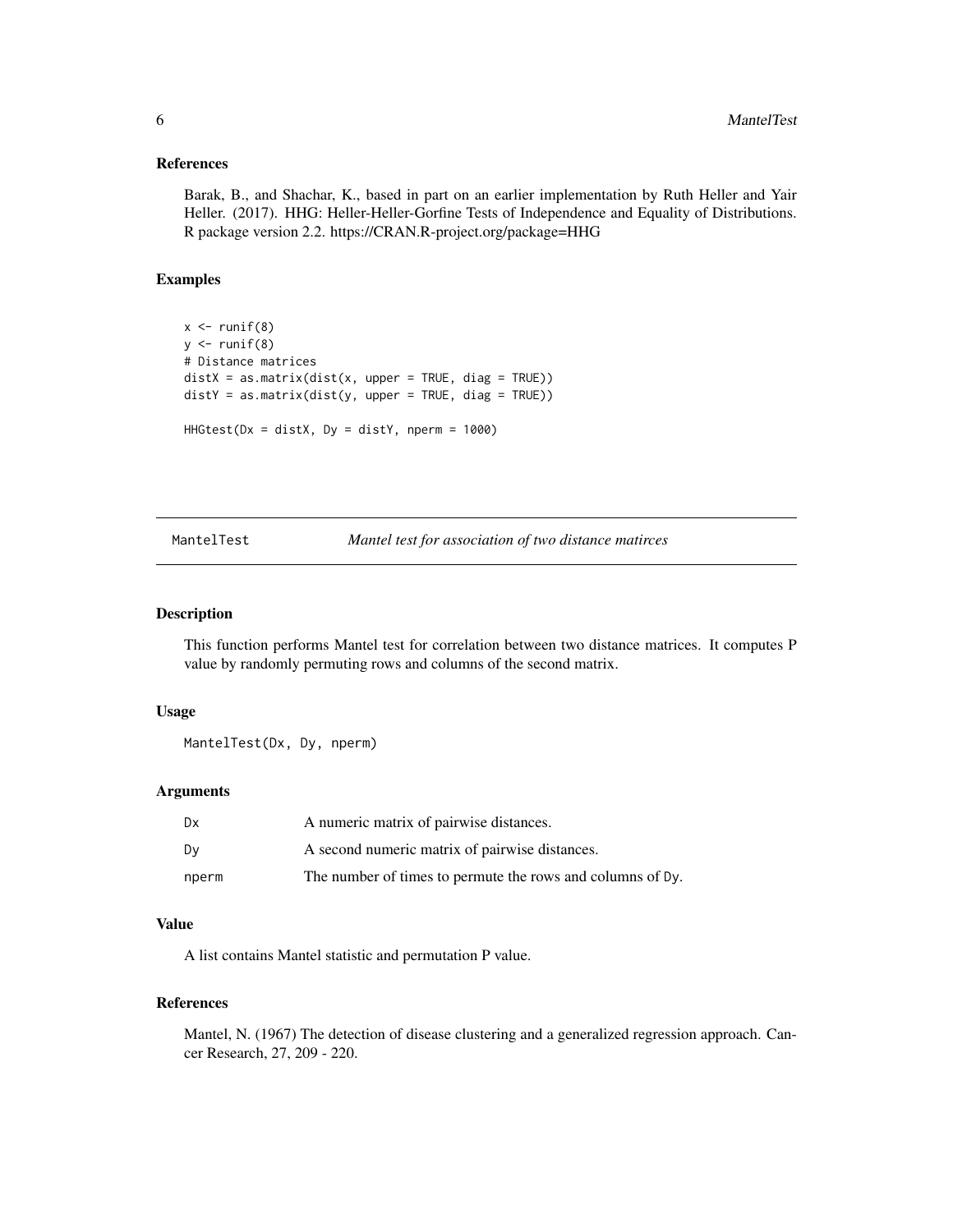# <span id="page-6-0"></span>phenoDist 7

# Examples

```
x \leftarrow runif(8)y \leftarrow runif(8)# Distance matrices
distX = as.matrix(dist(x, upper = TRUE, diag = TRUE))distY = as.matrix(dist(y, upper = TRUE, diag = TRUE))MantelTest(Dx = distX, Dy = distY, nperm = 1000)
```
# phenoDist *Phenotypic distances*

# Description

This is the pairwise phenotypic distances described in Karunarathna and Graham (2018).

#### Usage

data(phenoDist)

# Format

An object of class matrix.

# References

Karunarathna, C. B., and Graham, J. (2018) Using gene genealogies to localize rare variants associated with complex traits in diploid populations. Human heredity, 83(1), 30-39.

plotDend *Plot reconstructed dendrogram*

# Description

This function plots reconstructed dendrogram in a genomic region.

#### Usage

plotDend(dend, direction = "downwards")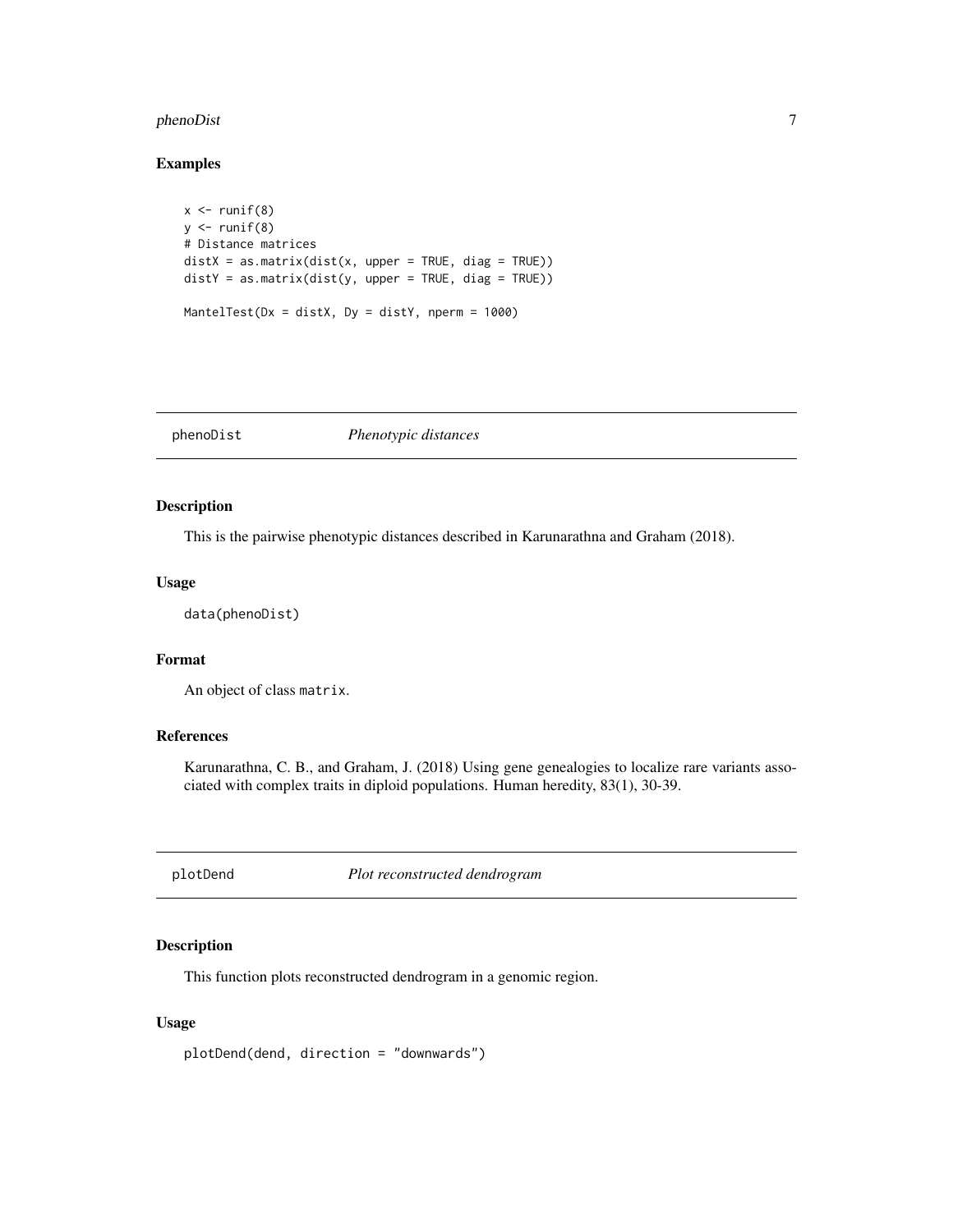# <span id="page-7-0"></span>Arguments

| dend      | An object of class phylo or of class multiphylo returned from reconstructPP<br>or reconstructPPregion.                                                          |  |  |  |  |  |
|-----------|-----------------------------------------------------------------------------------------------------------------------------------------------------------------|--|--|--|--|--|
| direction | A character string specifying the direction of the dendrogram. Four values are<br>possible: "downwards" (the default), "upwards", "leftwards" and "rightwards". |  |  |  |  |  |

# Examples

```
data(ex_hapMat_data)
```

```
ex_dend <- reconstructPP(hapMat = ex_hapMat_data,
                        focalSNV = 3,
                        minWindow = 1,
                        sep = "-")plotDend(dend = ex_dend, direction = "downwards")
```
RandIndexTest *Rand Index Test*

# Description

This function performs Rand index test for association between two phylo objects.

#### Usage

```
RandIndexTest(dend1, dend2, k = 2, nperm)
```
# Arguments

| dend1             | An object of type phylo.                                                                                                                                                                                     |
|-------------------|--------------------------------------------------------------------------------------------------------------------------------------------------------------------------------------------------------------|
| dend <sub>2</sub> | A second object of type phylo.                                                                                                                                                                               |
| k                 | An integer that specifies the number of clusters that the dendrogram should be<br>cut into. The default is $k = 2$ . Clusters are defined by starting from the root of<br>the dendrogram and cutting across. |
| nperm             | The number of times to permute tips of the dend.                                                                                                                                                             |

# Value

A numeric value between 0 and 1 and permutation P value.

#### References

Rand, W.M. (1971) Objective criteria for the evaluation of clustering methods. Journal of the American Statistical Association 66: 846-850.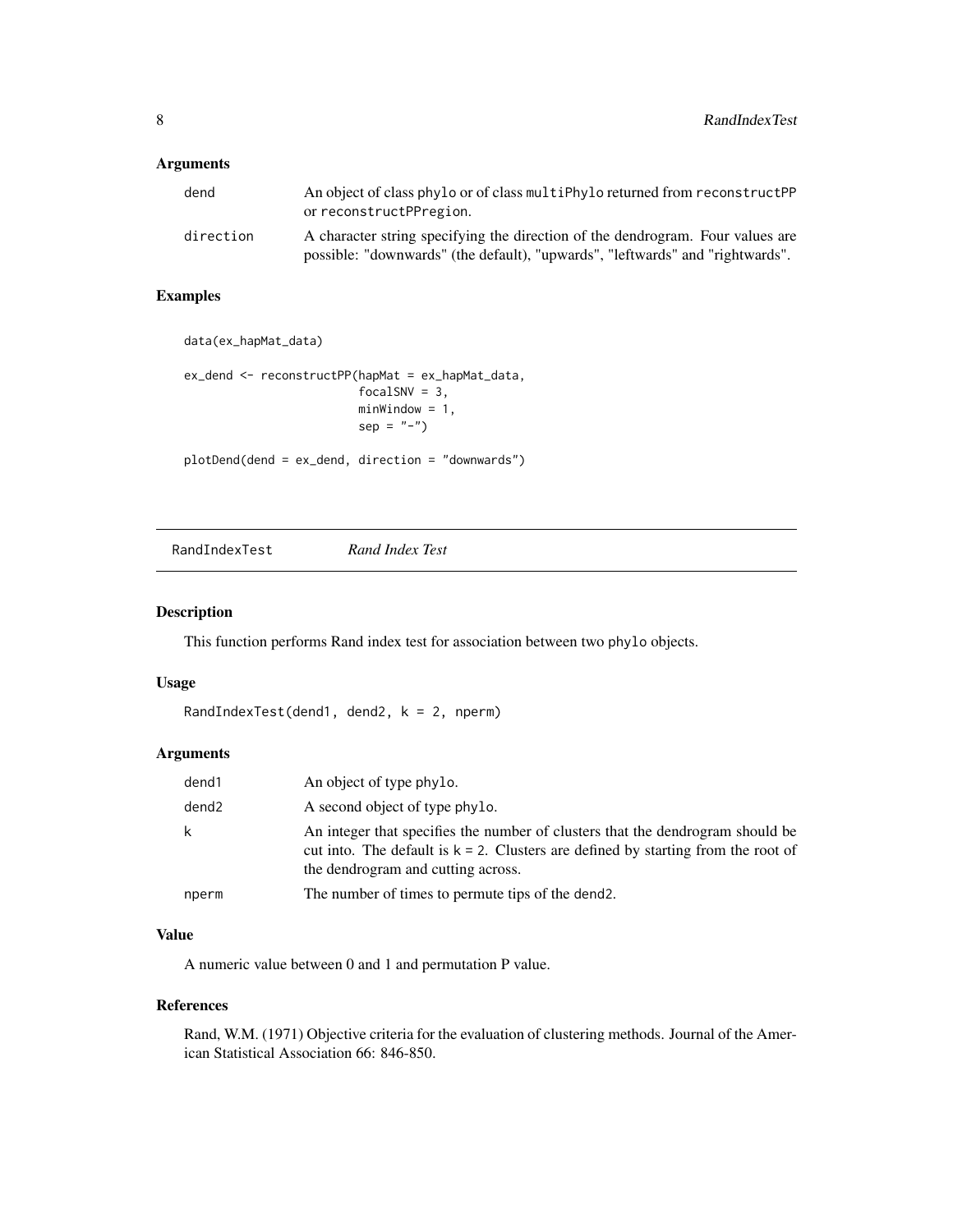#### <span id="page-8-0"></span>rdistMatrix 9

#### Examples

```
data(ex_hapMat_data)
d1 <- reconstructPP(ex_hapMat_data, focalSNV = 1, minWindow = 1)
d2 <- reconstructPP(ex_hapMat_data, focalSNV = 5, minWindow = 1)
RandIndexTest(dend1 = d1, dend2 = d2, k = 5, nperm = 100)
```
rdistMatrix *Rank-based distances between haplotypes in a given partition*

# Description

This function computes the pairwise distances between haplotypes (tips) of the dendrogram based on the ranking of the nested partitions in the dendrogram. See the details.

#### Usage

rdistMatrix(dend, sep = "-")

#### Arguments

| dend | A list of nodes that represents the nested partition of haplotypes.            |
|------|--------------------------------------------------------------------------------|
| sep  | A character string separator for concatenating haplotype labels in the dendro- |
|      | gram if they are undistingushable in the window around the focal SNV. See the  |
|      | arguments in reconstructPP.                                                    |

#### Details

We code the distance between two haplotypes of a dendrogram as the number of inner nodes that seperate the haplotypes plus one. That is, we assign the distance between two internal neighbouring nodes as one, and the distance between an internal node and its neighbouring tip as one. To illustrate, consider the following figure of a dendrogram. In the figure, the distance between the haplotypes 2931 and 454 is 3; the distance between other haplotypes are given in the table below.

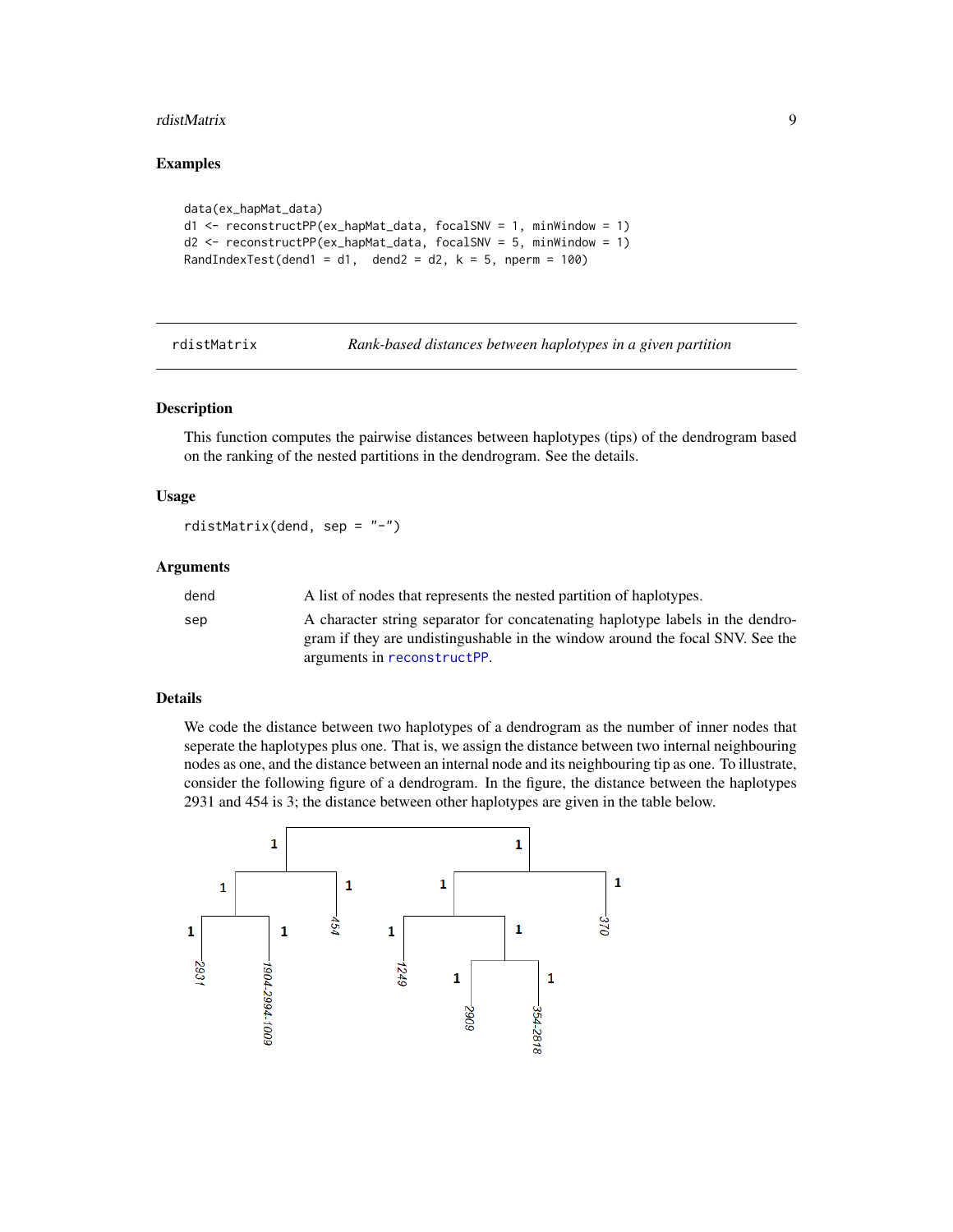<span id="page-9-0"></span>

|                | 2931           | $1904-2994-1009$ | 454 | 1249           | 2909           | $354 - 2818$   | 370            |
|----------------|----------------|------------------|-----|----------------|----------------|----------------|----------------|
| 2931           | $\overline{0}$ | $\overline{2}$   | 3   | 6              | 7              |                | 5              |
| 1904-2994-1009 | $\overline{2}$ | 0                | 3   | 6              | 7              | 7              | 5              |
| 454            | 3              | 3                | 0   | 5              | 6              | 6              | 4              |
| 1249           | 6              | 6                | 5   | $\overline{0}$ | 3              | 3              | 3              |
| 2909           | 7              |                  | 6   | 3              | $\overline{0}$ | $\rm{2}$       | 4              |
| 354-2818       | 7              |                  | 6   | 3              | $\overline{2}$ | $\overline{0}$ | 4              |
| 370            | 5              | 5                | 4   | 3              | 4              | 4              | $\overline{0}$ |

#### Value

A matrix of pairwise distances between haplotypes.

# Examples

```
data(ex_hapMat_data)
rdend <- reconstructPP(hapMat = ex_hapMat_data, focalSNV = 2, minWindow = 1, sep = "-" )
rdistMatrix(rdend)
```
<span id="page-9-1"></span>reconstructPP *Reconstruct the perfect phylogeny at a given focal SNV*

# Description

This function reconstructs the perfect phylogeny at a given focal SNV using the recursive partitioning algorithm of Gusfield (1991) on compatible SNVs, and the modification of Mailund et al. (2006) to include incompatible SNVs that are nearby.

# Usage

```
reconstructPP(hapMat, focalSNV, minWindow = 1, sep = "-")
```
# Arguments

| hapMat   | A data structure of class hapMat. Eg: created by the createHapMat function.                 |
|----------|---------------------------------------------------------------------------------------------|
| focalSNV | The column number of the focal SNV at which to reconstruct the reconstructed<br>partitions. |
|          |                                                                                             |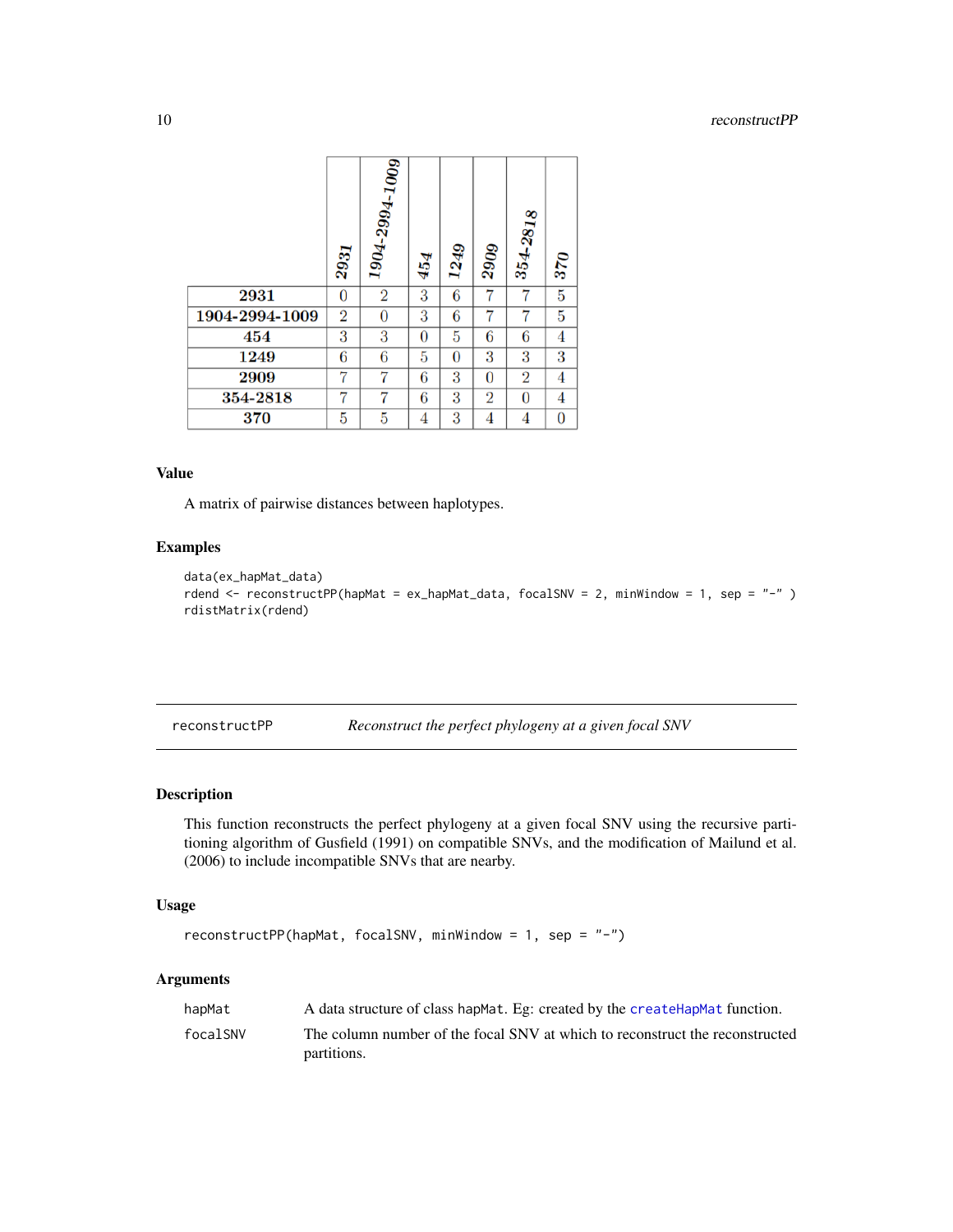| minWindow | Minimum number of SNVs around the focal SNV in the window of SNVs used<br>to reconstruct the partitions (default is the maximum of one and $2\%$ of the total<br>number of the SNVs).                                                                                                                         |
|-----------|---------------------------------------------------------------------------------------------------------------------------------------------------------------------------------------------------------------------------------------------------------------------------------------------------------------|
| sep       | Character string separator to separate haplotype names for haplotypes that can<br>not be distingushed in the window around the focal point. For example, if a tip<br>is comprised of haplotypes "h1" and "h3", and sep $=$ "-", then the tip label will<br>be "h1-h3". The default value is "-". See details. |

# Details

To reconstruct the perfect phylogeny from sequence data, these two steps are followed: (1) Select a window of SNVs at a given focal SNV. (2) Build the perfect phylogey for the window of SNVs. More details can be found in the references.

The following figure shows the reconstructed partitions at the tenth SNV position of ex\_hapMatSmall\_data.



#### Value

An object of class phylo with indices of the column boundaries of the hapMat object that were used to reconstruct the partition in the window of SNVs.

#### References

Gusfield, D. (1991) Efficient algorithms for inferring evolutionary trees. Networks, 21(1), 19-28.

Mailund, T., Besenbacher, S., and Schierup, M. H. (2006) Whole genome association mapping by incompatibilities and local perfect phylogenies. BMC Bioinformatics, 7(1), 454.

# Examples

```
data(ex_hapMatSmall_data)
rdend <- reconstructPP(hapMat = ex_hapMatSmall_data,
                     focalSNV = 10,minWindow = 1,
                     sep = "-")
```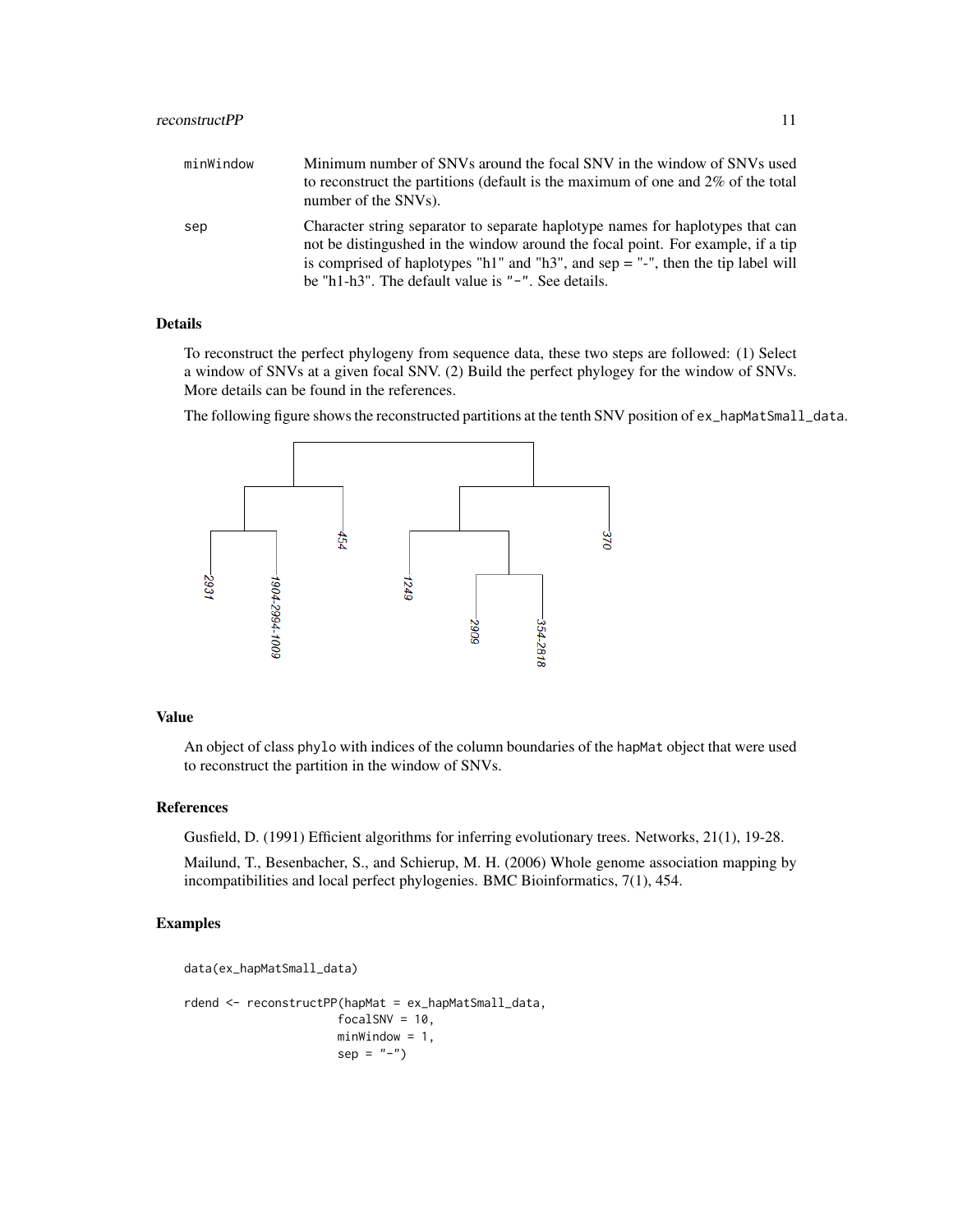# Plot the reconstructed perfect phylogeney.

plotDend(rdend, direction = "down")

# Extract the positions of the lower and upper limits of a window of SNVs in hapMat object # to reconstruct the partition, rdend.

ex\_hapMatSmall\_data\$posns[rdend\$snvWinIndices]

reconstructPPregion *Reconstruct perfect phylogeny sequencce across a region*

# Description

This function reconstructs perfect phylogenies on each possible focal SNV across a genomic region.

#### Usage

```
reconstructPPregion(hapMat, minWindow, posn.lb = NULL, posn.ub = NULL)
```
#### Arguments

| hapMat    | A data structure of class hap Mat. See the arguments in reconstruct PP.                                         |
|-----------|-----------------------------------------------------------------------------------------------------------------|
| minWindow | Minimum number of SNVs around the focal SNV in the window of SNVs used<br>to reconstruct the perfect phylogeny. |
| posn.lb   | Lower bound of the subregion of hapMat (in base pairs) within which to consider<br>SNV <sub>s</sub>             |
| posn.ub   | Upper bound of the subregion of hapMat (in base pairs) within which to consider<br>SNV <sub>s</sub>             |

# Value

An object of class multiPhylo that contains multiple phylo objects.

#### Examples

```
data(ex_hapMatSmall_data)
```

```
# Reconstruct partitions across the region of ex_hapMatSmall_data.
rdends <- reconstructPPregion(hapMat = ex_hapMatSmall_data,
                      minWindow = 1)
```

```
# Reconstruct partitions between a given range SNV positions.
rdends_range <- reconstructPPregion(hapMat = ex_hapMatSmall_data, minWindow = 1,
                                     posn.lb = 2000, posn.ub = 7000)
```
<span id="page-11-0"></span>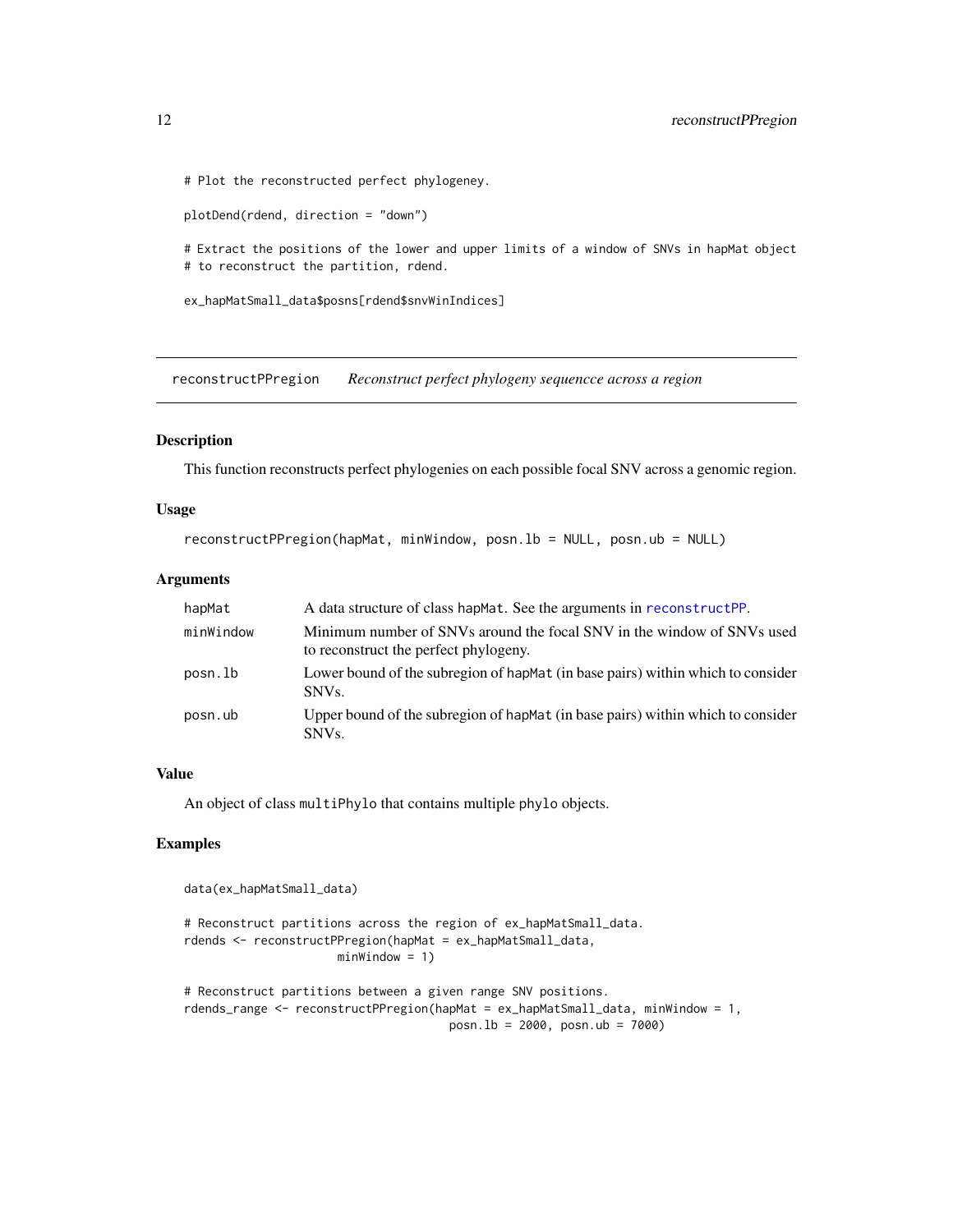<span id="page-12-1"></span><span id="page-12-0"></span>

# Description

This function performs RV test for similarity of two distance matrices. It permutes rows and columns of the second matrix randomly to calculate P value.

#### Usage

RVtest(Dx, Dy, nperm)

# Arguments

| Dx    | A numeric matrix of pairwise distances.                    |
|-------|------------------------------------------------------------|
| Dv    | A second numeric matrix of pairwise distances.             |
| nperm | The number of times to permute the rows and columns of Dy. |

# Value

A list contains RV coefficient and permutation P value.

# References

Robert, P. and Escoufier, Y. (1976) A Unifying tool for linear multivariate statistical methods: the RV-coefficient. Applied Statistics, Vol.25, No.3, p. 257-265.

#### Examples

```
x \leftarrow runif(8)y \leftarrow runif(8)# Distance matrices
distX = as_matrix(dist(x, upper = TRUE, diag = TRUE))distY = as.matrix(dist(y, upper = TRUE, diag = TRUE))
RVtest(Dx = distX, Dy = distY, nperm = 1000)
```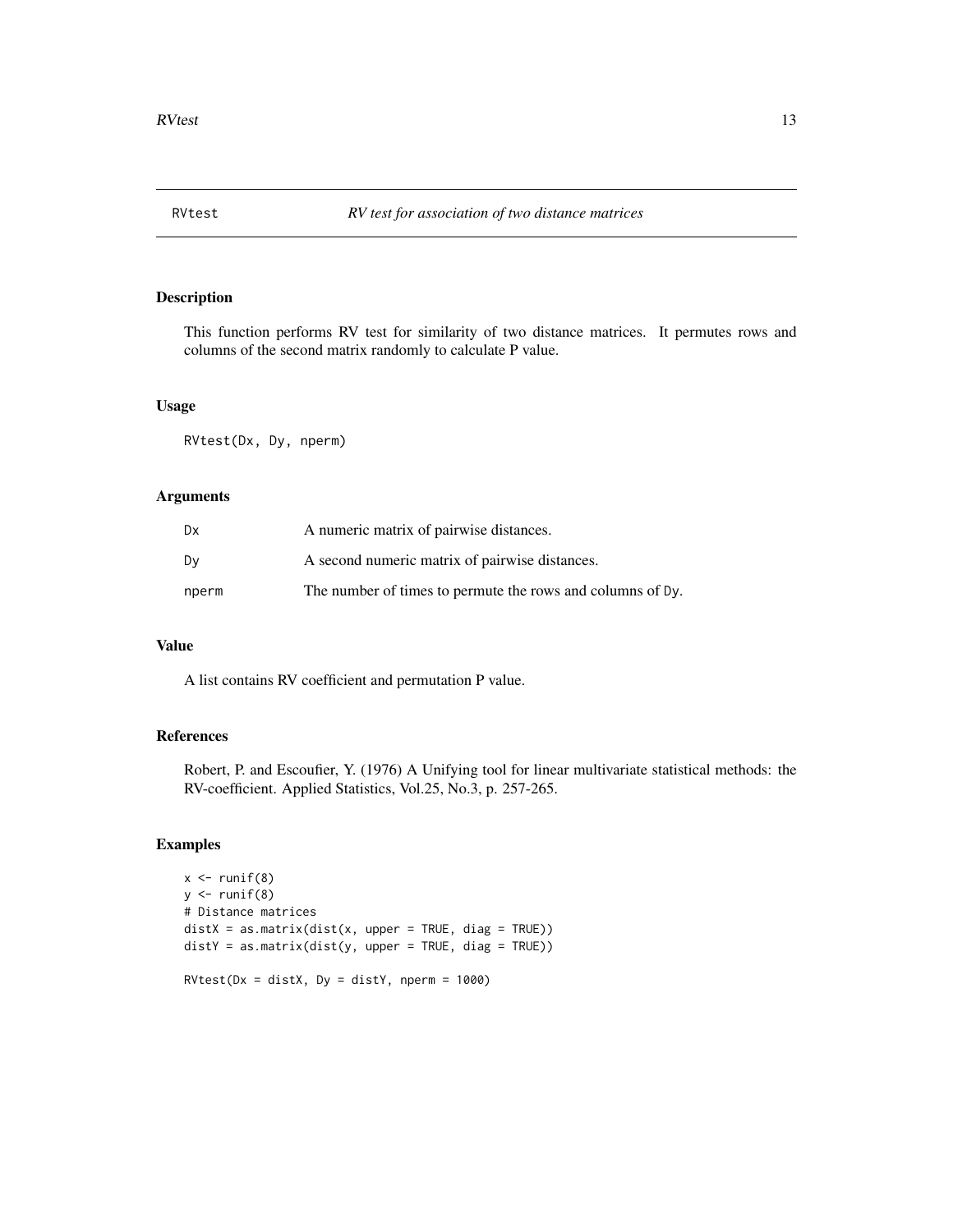<span id="page-13-0"></span>

#### Description

A phylo object containing attributes of the comparator true dendrogram for the example data at SNV position 975 kilo base pairs.

#### Usage

data(tdend)

#### Format

A phylo object from the ape package containing four attributes:

edge A matrix containing the node labels and their child nodes.

Nnode The number of nodes.

tip.label A character vector containing the haplotype labels of the true dendrogram.

edge.length A numeric vector giving the lengths of the branches given by edge.

testAssoDist *Test the association between a comparator distance matrix, and the reconstructed dendrograms across a genomic region*

#### Description

This function calculates and tests the association between a comparator distance matrix, based on any pairwise distance measure, and the reconstructed dendrograms across a genomic region of interest usingassociation measures such as the dCor statistic, HHG statistic, Mantel statistic, and RV coefficient. See the section Applications in vignette("perfectphyloR") for the detailed example.

#### Usage

```
testAssoDist(rdend, cdmat, method, hapMat, nperm = 0, xlab = "",
 ylab = "", main = "")
```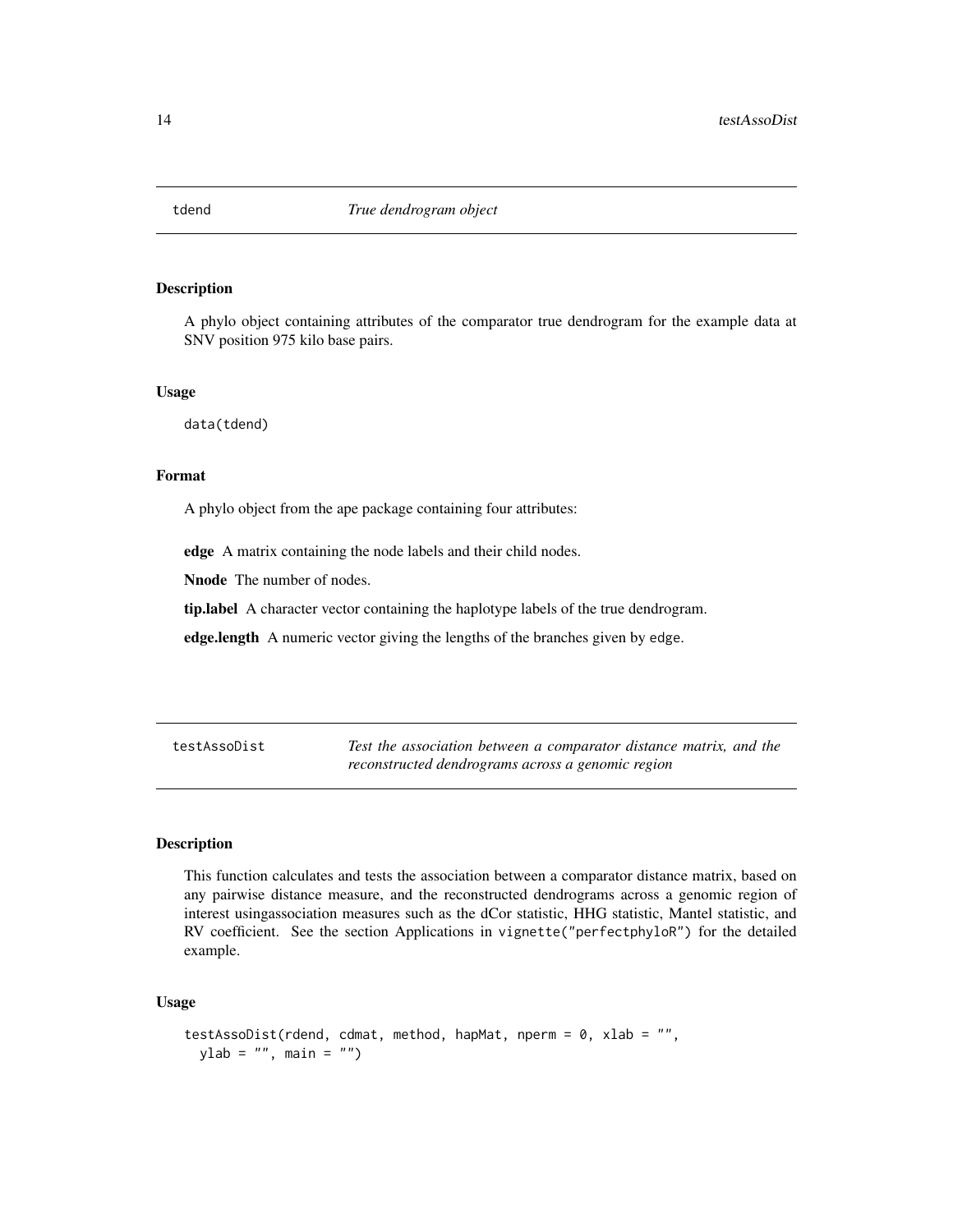# <span id="page-14-0"></span>testDendAssoRI 15

## Arguments

| rdend  | A multiPhylo object of reconstructed dendrograms at each focal SNV.                                                                                                   |
|--------|-----------------------------------------------------------------------------------------------------------------------------------------------------------------------|
| cdmat  | A comparator matrix of pairwise distances (e.g. pairwise distances between<br>haplotypes of a comparator dendrogram).                                                 |
| method | Association measures. Use "dCor" for dCor test, "HHG" for HHG test, "Mantel"<br>for mantel test, and "RV" for RV test.                                                |
| hapMat | An object of class hap Mat containing SNV haplotypes.                                                                                                                 |
| nperm  | Number of permutations for the test of any association across the genomic re-<br>gion of interest. The default is nperm $= 0$ ; i.e., association will not be tested. |
| xlab   | An optional character string for the label on the x-axis in the plot that is returned<br>(none by default).                                                           |
| ylab   | An optional character string for the label on the y-axis in the plot that is returned<br>(none by default).                                                           |
| main   | An optional character string for title in the plot that is returned (none by default).                                                                                |

# Value

A list with the following components:

| Stats  | A vector of observed statistics computed from the user-provided distance asso-<br>ciation method.                                                                              |
|--------|--------------------------------------------------------------------------------------------------------------------------------------------------------------------------------|
| OmPval | A permutation-based omnibus P value for the test of any association across the<br>genomic region using the maximum statistic over the genomic region as the test<br>statistic. |
| mPval  | A vector of marginal P values at each SNV position.                                                                                                                            |
| plt    | A plot of the association profile over SNV locations in the region of interest.                                                                                                |

# See Also

[HHGtest](#page-4-1), [dCorTest](#page-2-1), [RVtest](#page-12-1), [MantelTest](#page-5-1)

| testDendAssoRI | Tests Rand Index between a comparator dendrogram and recon- |  |
|----------------|-------------------------------------------------------------|--|
|                | structed dendrograms                                        |  |

# Description

This function performs the Rand Index between a user-supplied comparator dendrogram and the reconstruced dendrograms at each focal SNV position in a genomic region. See the section Applications in vignette("perfectphyloR") for the detailed example.

#### Usage

```
testDendAssoRI(rdend, cdend, hapMat, k = 2, nperm = 0, xlab = "",
 ylab = "", main = "")
```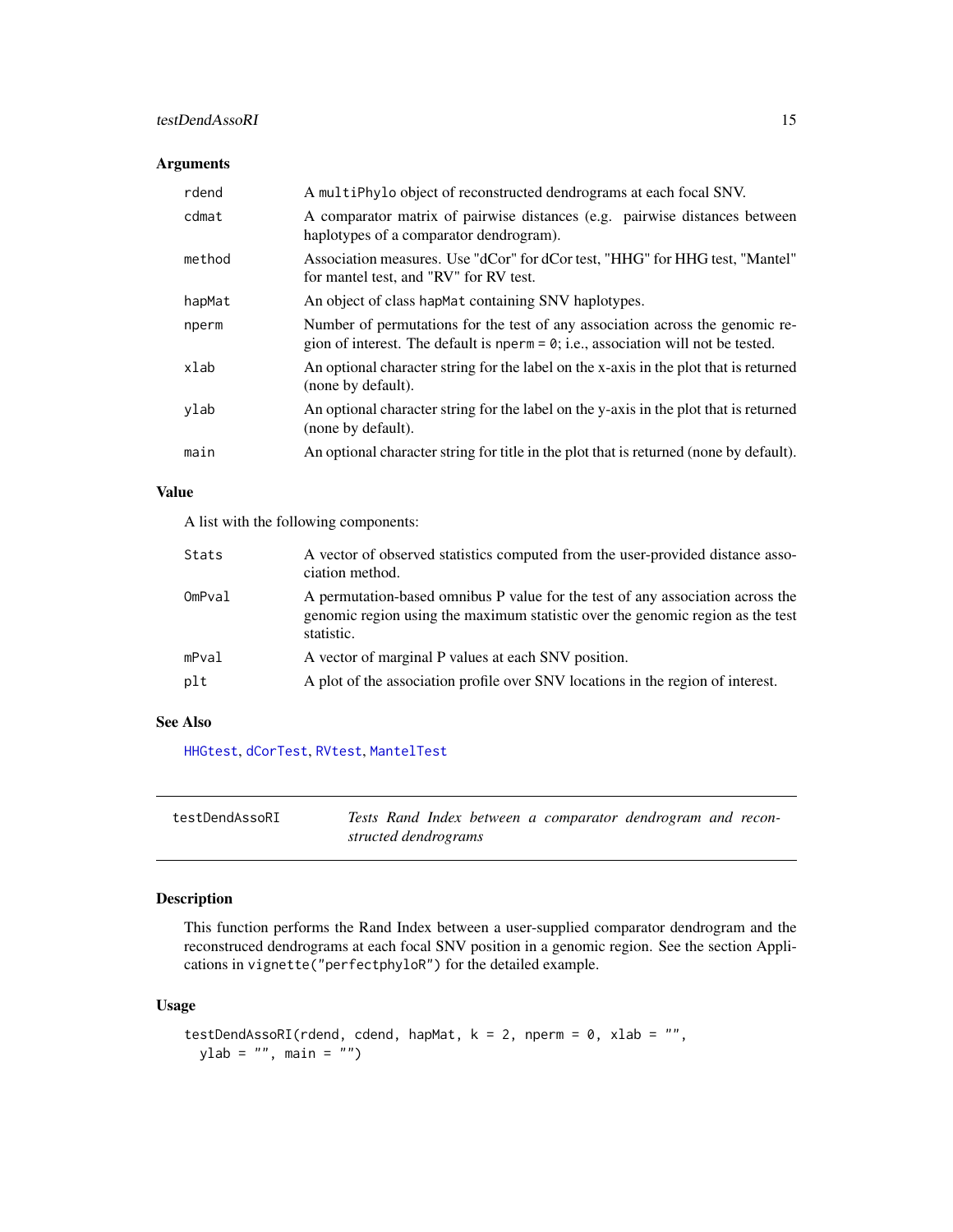# <span id="page-15-0"></span>Arguments

| rdend  | A multiPhylo object of reconstructed dendrograms at each focal SNV.                                                                                                                                                                                                               |
|--------|-----------------------------------------------------------------------------------------------------------------------------------------------------------------------------------------------------------------------------------------------------------------------------------|
| cdend  | A phylo object of the comparator dendrogram.                                                                                                                                                                                                                                      |
| hapMat | An object of class 'hapMat' containing SNV haplotypes.                                                                                                                                                                                                                            |
| k      | An integer that specifies the number of clusters that the dendrogram should be<br>cut into. The default is $k=2$ . Clusters are defined by starting from the root of the<br>dendrogram and moving towards the tips, cutting horizontally at any given point<br>in the dendrogram. |
| nperm  | Number of permutations for the test of any association across the genomic re-<br>gion of interest. The default is 'nperm = $0$ '; i.e., association will not be tested.                                                                                                           |
| xlab   | An optional character string for the label on the x-axis in the plot that is returned<br>(none by default).                                                                                                                                                                       |
| ylab   | An optional character string for the label on the y-axis in the plot that is returned<br>(none by default).                                                                                                                                                                       |
| main   | An optional character string for title in the plot that is returned (none by default).                                                                                                                                                                                            |
|        |                                                                                                                                                                                                                                                                                   |

# Value

A list with the following components:

| Stats  | A vector of observed Rand indices.                                                                                                                                               |
|--------|----------------------------------------------------------------------------------------------------------------------------------------------------------------------------------|
| OmPval | A permutation-based omnibus P value for the test of any association across the<br>genomic region using the maximum Rand index over the genomic region as the<br>test statistics. |
| mPval  | A vector of marginal P values at each SNV position.                                                                                                                              |
| plt    | A plot of the association profile of Rand indices over SNV locations in the region<br>of interest.                                                                               |

vcftohapMat *Create a* hapMat *object from variant call format (*vcf*) file.*

# Description

This function creates a hapMat object from variant call format (vcf) file.

# Usage

```
vcftohapMat(vcf_file_path)
```
# Arguments

vcf\_file\_path File path to the vcf file.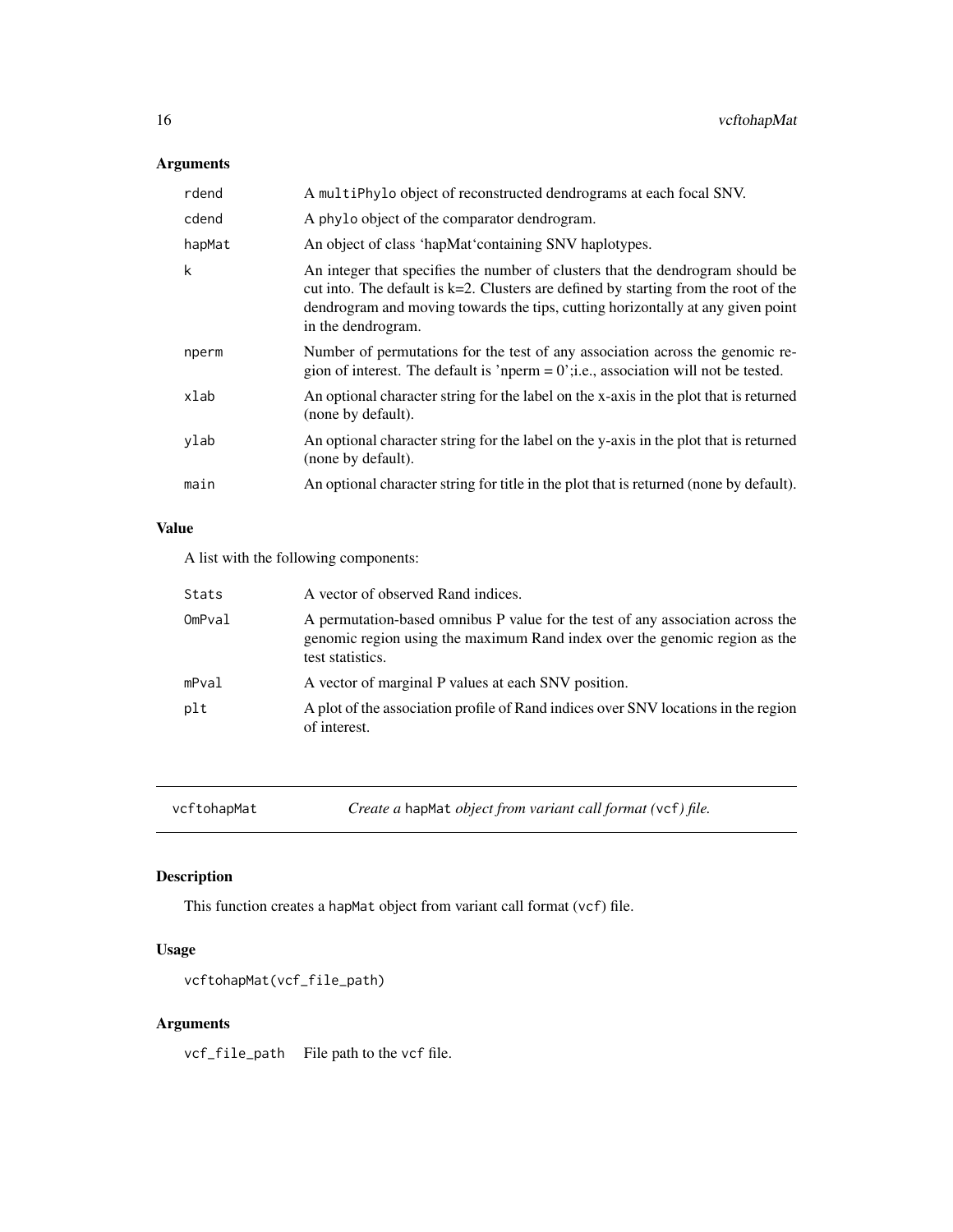# vcftohapMat 17

# Value

An object of class hapMat.

# Examples

```
## Not run:
# Specify the file path.
vcf_file_path <- "C:/vcfData/vcfData.vcf.gz"
# Create a hapMat object from the vcf file.
ex_vcf_hapMat <- vcftohapMat(vcf_file_path)
```
## End(Not run)